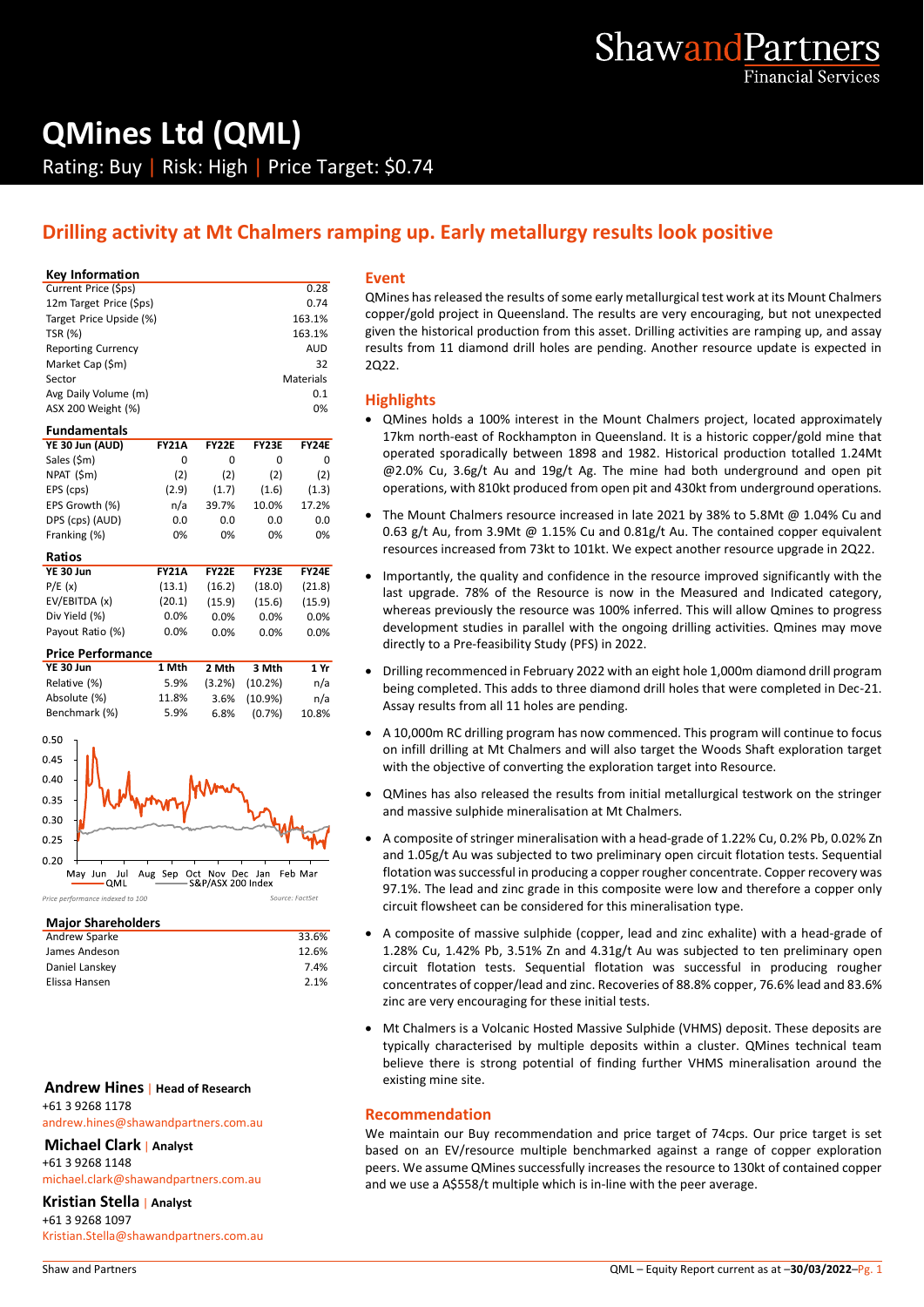## ShawandPartners

Financial Services

| <b>QMines Ltd</b>                   |  |
|-------------------------------------|--|
| <b>Materials</b>                    |  |
| <b>Materials</b>                    |  |
| FactSet: QML-AU / Bloomberg: QML AU |  |

| <b>Key Items</b>       | Data        | EP. |
|------------------------|-------------|-----|
| Recommendation         | <b>BUY</b>  | PE  |
| <b>Risk</b>            | <b>HIGH</b> | EV  |
| Price (\$ps)           | 0.28        | EV  |
| Target Price (\$ps)    | 0.74        | DP  |
| 52 Week Range (\$ps)   |             | Di  |
| Shares on Issue (m)    | 114         | Fra |
| Market Cap (\$m)       | 32          | Pa  |
| Enterprise Value (\$m) | 32          |     |
| TSR (%)                | 163.1%      | Pr  |

#### **Company Description**

QMines Minerals is a copper exploration company, which is focussed on the Mount Chalmers project in Queensland. Muont Chalmers is a previously mined copper project with regional exploration upside.



| <b>Financial Year End: 30 June</b>   |                   |                     |                     |                     |                     |
|--------------------------------------|-------------------|---------------------|---------------------|---------------------|---------------------|
| <b>Investment Summary (AUD)</b>      | <b>FY20A</b>      | <b>FY21A</b>        | <b>FY22E</b>        | FY23E               | <b>FY24E</b>        |
| EPS (Reported) (cps)                 | n/a               | (2.9)               | (1.7)               | (1.6)               | (1.3)               |
| EPS (Underlying) (cps)               | n/a               | (2.9)               | (1.7)               | (1.6)               | (1.3)               |
| EPS (Underlying) Growth (%)          | n/a               | n/a                 | 39.7%               | 10.0%               | 17.2%               |
| PE (Underlying) (x)                  | n/a               | (13.1)              | (16.2)              | (18.0)              | (21.8)              |
| EV / EBIT $(x)$                      | nm                | (20.1)              | (15.9)              | (15.6)              | (15.9)              |
| EV / EBITDA (x)                      | nm                | (20.1)              | (15.9)              | (15.6)              | (15.9)              |
| DPS (cps) (AUD)                      | 0.0               | 0.0                 | 0.0                 | 0.0                 | 0.0                 |
| Dividend Yield (%)                   | n/a               | 0.0%                | 0.0%                | 0.0%                | 0.0%                |
| Franking (%)                         | 0%                | 0%                  | 0%                  | 0%                  | 0%                  |
| Payout Ratio (%)                     | n/a               | 0.0%                | 0.0%                | 0.0%                | 0.0%                |
| Profit and Loss (AUD) (m)            | <b>FY20A</b>      | <b>FY21A</b>        | <b>FY22E</b>        | FY23E               | FY24E               |
| Sales                                | 0                 | 0                   | 0                   | 0                   | 0                   |
| Other Operating Income               | 0                 | 0                   | 0                   | 0                   | 0                   |
| <b>EBITDA</b>                        | 0                 | (2)                 | (2)                 | (2)                 | (2)                 |
| EBITDA Margin (%)                    | nm                | nm                  | nm                  | пm                  | nm                  |
| Depreciation & Amortisation          | 0                 | 0                   | 0                   | 0                   | 0                   |
| <b>EBIT</b>                          | 0.0               | (1.6)               | (2.0)               | (2.0)               | (2.0)               |
| <b>EBIT Margin (%)</b>               | nm                | nm                  | nm                  | пm                  | nm                  |
| Net Interest                         | 0                 | 0                   | 0                   | 0                   | 0                   |
| Pretax Profit                        | 0                 | (2)                 | (2)                 | (2)                 | (2)                 |
| Tax                                  | 0                 | 0                   | 0                   | 0                   | 0                   |
| Tax Rate (%)                         | nm                | 0.0%                | 0.0%                | 0.0%                | 0.0%                |
| <b>NPAT Underlying</b>               | 0                 |                     | (2)                 |                     |                     |
| Significant Items                    | 0                 | (2)<br>0            | 0                   | (2)<br>0            | (2)<br>0            |
| <b>NPAT Reported</b>                 | 0                 |                     |                     | (2)                 |                     |
|                                      |                   | (2)                 | (2)                 |                     | (2)                 |
| Cashflow (AUD) (m)<br>EBIT           | <b>FY20A</b><br>0 | <b>FY21A</b><br>(2) | <b>FY22E</b><br>(2) | <b>FY23E</b><br>(2) | <b>FY24E</b><br>(2) |
| Payments to Suppliers                | 0                 | (3)                 | (2)                 | (2)                 | (2)                 |
| <b>Receipts from Customers</b>       | 0                 | 0                   | 0                   | 0                   | 0                   |
| Tax Paid                             | 0                 | 0                   | 0                   | 0                   | 0                   |
| Change in Working Capital            | 0                 | 0                   | (0)                 | 0                   | 0                   |
| Depreciation & Amortisation          | 0                 | 0                   | 0                   | 0                   | 0                   |
|                                      | 0                 | 0                   | 0                   | 0                   |                     |
| Other                                |                   |                     |                     |                     | 0                   |
| <b>Operating Cashflow</b>            | 0                 | (3)                 | (2)                 | (2)                 | (2)                 |
| Capex                                | 0                 | (1)                 | 0                   | 0                   | 0                   |
| Acquisitions and Investments         | 0                 | 0                   | 0                   | 0                   | 0                   |
| Disposal of Fixed Assets/Investments | 0                 | 0                   | 0                   | 0                   | 0                   |
| Other                                | 0                 | 0                   | 0                   | 0                   | 0                   |
| <b>Investing Cashflow</b>            | 0                 | (1)                 | 0                   | 0                   | 0                   |
| Equity Raised / Bought Back          | 0                 | 13                  | 0                   | 10                  | 0                   |
| Dividends Paid                       | 0                 | 0                   | 0                   | 0                   | 0                   |
| Change in Debt                       | 0                 | 0                   | 0                   | 0                   | 0                   |
| Other                                | 0                 | 0                   | 0                   | 0                   | 0                   |
| <b>Financing Cashflow</b>            | 0                 | 13                  | 0                   | 10                  | 0                   |
| <b>Exchange Rate Effect</b>          | 0                 | 0                   | 0                   | 0                   | 0                   |
| Net Change in Cash                   | 0                 | 9                   | (2)                 | 8                   | (2)                 |
| <b>Balance Sheet (AUD) (m)</b>       | <b>FY20A</b>      | <b>FY21A</b>        | <b>FY22E</b>        | FY23E               | <b>FY24E</b>        |
| Cash                                 | 0                 | 9                   | 7                   | 15                  | 13                  |
| <b>Accounts Receivable</b>           | 0                 | 0                   | 0                   | 0                   | 0                   |
| Inventory                            | 0                 | 0                   | 0                   | 0                   | 0                   |
| <b>Other Current Assets</b>          | 0                 | 0                   | 0                   | 0                   | 0                   |
| PPE                                  | 0                 | 5                   | 5                   | 5                   | 5                   |
| <b>Total Assets</b>                  | 0                 | 14                  | 12                  | 20                  | 18                  |
| <b>Accounts Payable</b>              | 0                 | 0                   | 0                   | 0                   | 0                   |
| Short Term Debt                      | 0                 | 0                   | 0                   | 0                   | 0                   |
| Long Term Debt                       | 0                 | 0                   | 0                   | 0                   | 0                   |
| <b>Total Liabilities</b>             | 0                 | 0                   | 0                   | 0                   | 0                   |
| Ratios                               | <b>FY20A</b>      | <b>FY21A</b>        | <b>FY22E</b>        | FY23E               | <b>FY24E</b>        |
| <b>ROE (%)</b>                       | n/a               | (22.6%)             | (14.6%)             | (12.2%)             | (9.6%)              |
| Gearing (%)                          | nm                | (181.0%)            | (127.5%)            | (277.9%)            | (243.2%)            |
| Net Debt / EBITDA (x)                | nm                | 5.7                 | 3.4                 | 7.2                 | 6.5                 |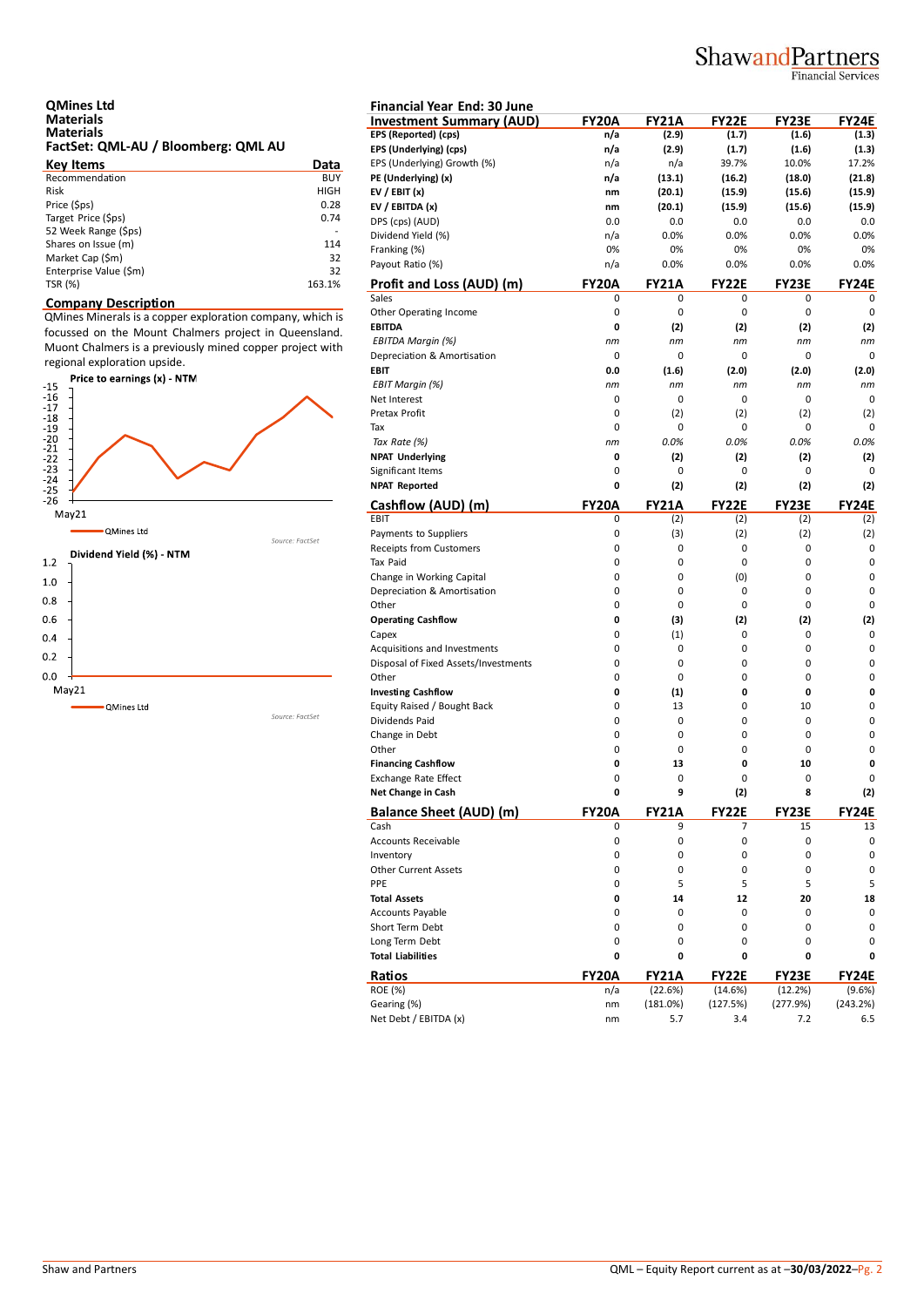#### **Key risks**

- Qmines is predominantly an exploration company and therefore carries significant exploration risk. There is no guarantee that future exploration results will be positive.
- The Mount Chalmers Copper Project is not yet producing and there is a risk that QMines is unable to bring the operation in to production. The project may cost more than expected to build and may not operate as expected.
- Smaller companies carry more significant 'key personnel' risk than larger organisations. If senior management depart the company then it could delay projects or exacerbate operational risks.
- The copper price is currently trading well above cost curve support and there are risks that if demand for copper does not meet expectations then the copper price could revert to historical averages.

#### **Core drivers and catalyst**

- Mount Chalmers currently has a Resource of 5.8Mt @ 1.04% Cu and 0.63 g/t Au for 101kt of contained copper equivalent. QMines has an objective of increasing the resource to around 200kt of copper equivalent over the next two years through a 30,000m drilling program.
- Mt Chalmers is a Volcanic Hosted Massive Sulphide (VHMS) deposit. These deposits are typically characterised by multiple deposits within a cluster. QMines technical team believe there is strong potential of finding further VHMS mineralisation around the existing mine site.
- The company is expected to regularly release drilling results over coming months and is expected to release an updated Mount Chalmers resource in late 2Q22.
- Once the resource has increased to a reasonable size (150-200kt) we expect the company to move to scoping and pre-feasibility studies in late 2022 and into 2023.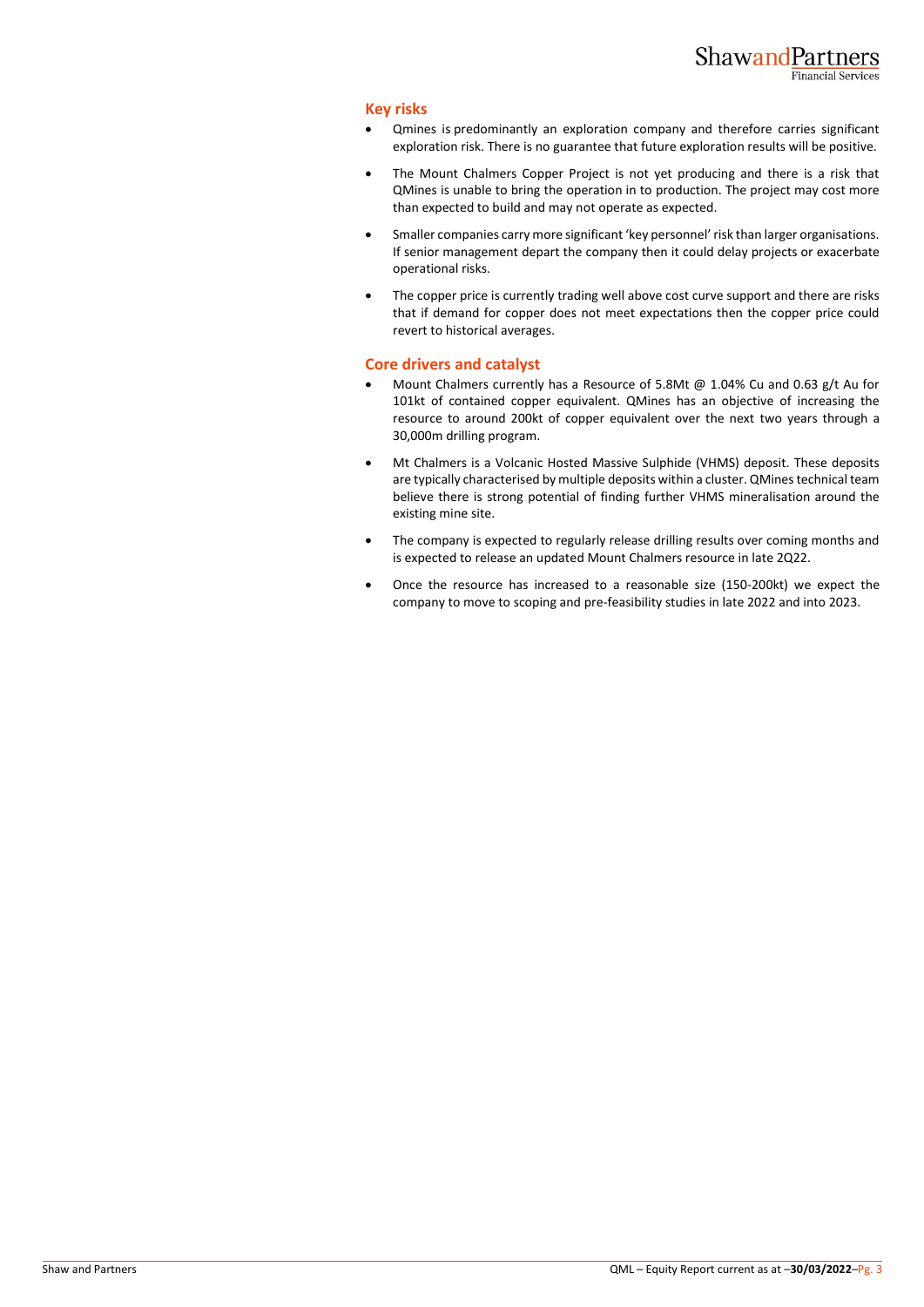## **Rating Classification**

| Buy              | Expected to outperform the overall market                                        |
|------------------|----------------------------------------------------------------------------------|
| Hold             | Expected to perform in line with the overall market                              |
| Sell             | Expected to underperform the overall market                                      |
| <b>Not Rated</b> | Shaw has issued a factual note on the company but does not have a recommendation |

## **Risk Rating**

| High   | Higher risk than the overall market – investors should be aware this stock may be speculative |
|--------|-----------------------------------------------------------------------------------------------|
| Medium | Risk broadly in line with the overall market                                                  |
| Low    | Lower risk than the overall market                                                            |

**RISK STATEMENT:** Where a company is designated as 'High' risk, this means that the analyst has determined that the risk profile for this company is significantly higher than for the market as a whole, and so may not suit all investors. Clients should make an assessment as to whether this stock and its potential price volatility is compatible with their financial objectives. Clients should discuss this stock with their Shaw adviser before making any investment decision.

| <b>Distribution of Investment Ratings</b> |       |                                |  |  |
|-------------------------------------------|-------|--------------------------------|--|--|
| Rating                                    | Count | <b>Recommendation Universe</b> |  |  |
| Buy                                       | 100   | 85%                            |  |  |
| Hold                                      | 16    | 14%                            |  |  |
| Sell                                      |       | 2%                             |  |  |



Buy